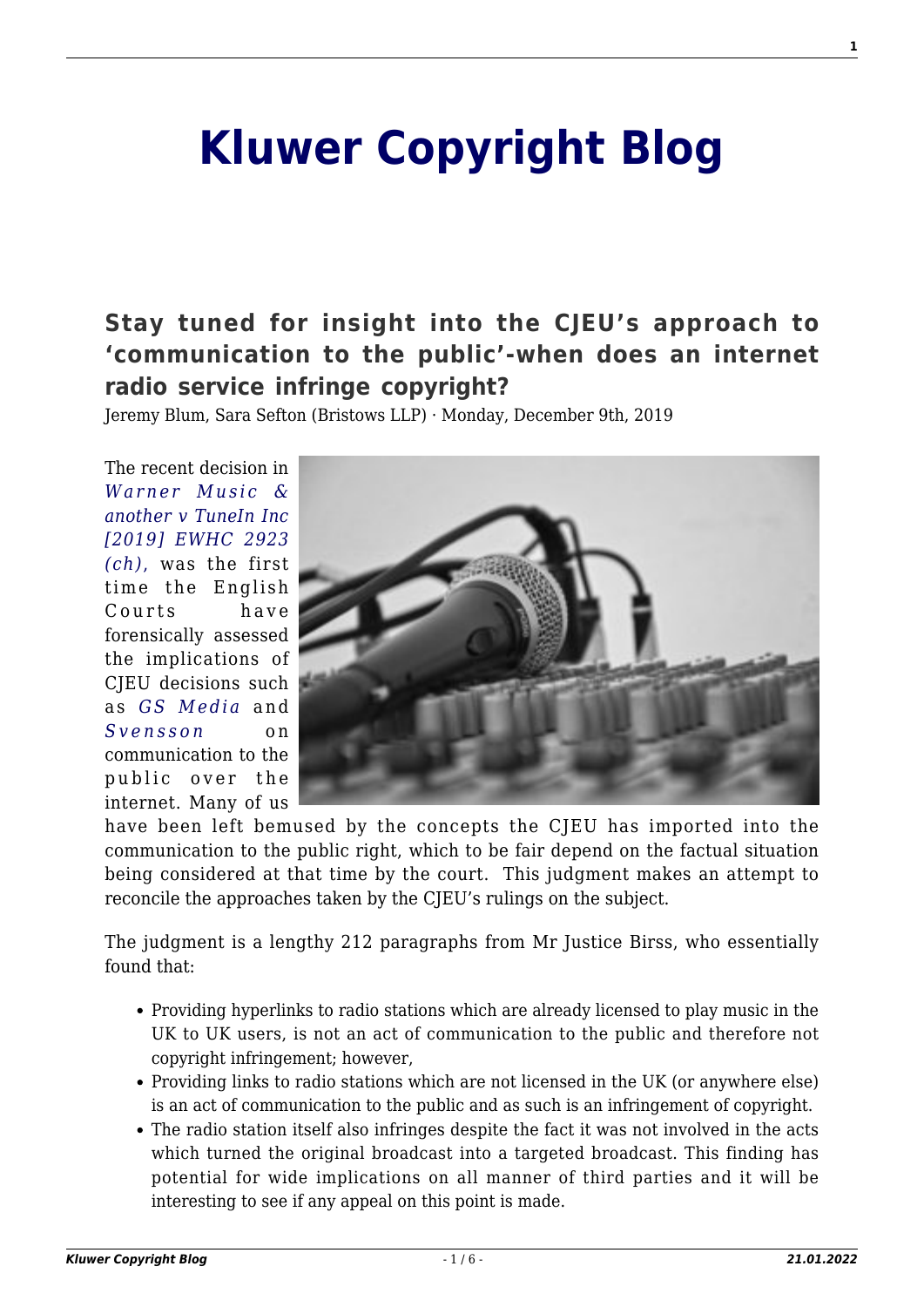#### **Background**

TuneIn is an internet radio service, available online and via an app, which has both free and premium versions. It provides users access to over 100,000 radio stations which are broadcast by third parties from across the world. The case was one of significant importance for TuneIn as UK users represent about 10% of their user base and stream 9.8 million hours of audio content per month.

The music companies involved in the case control approximately 43% of the sound recordings in the global market between them. They sued TuneIn for copyright infringement in these recordings, with the main issue centering around whether the links TuneIn provide to radio stations broadcasting from various countries all around the world were communications to the public and therefore infringing.

Warner & Sony argued that TuneIn is required to take a licence from them (or PPL, one of the UK's music licensing bodies) to provide their service. TuneIn disagreed, arguing that their services are similar to an internet search engine. They do not transmit or store any music themselves and only provide users with hyperlinks to content which is already freely available without any geographical restriction – although this argument was ultimately rejected because TuneIn's service does more than a search engine. It has additional features which allow users to easily find music they may like, and the app collects and stores metadata about the content which is being transmitted. This information is then used to help with search optimisation. In addition, when listening to the content, users remain on TuneIn's site and are not directed to that particular station's website. During the stream they are shown adverts provided by TuneIn.

#### **The decision**

#### *Targeting*

TuneIn was held to be targeting the UK due to their substantial UK user base and ad revenue. The service was priced in pounds sterling and the content of adverts played to users was clearly targeted at UK customers. Due to TuneIn's acts, overseas radio stations available on TuneIn's site which would not ordinarily be considered targeted at the UK were considered to be in the circumstances.

#### *Communication to the public*

Section 20 of the Copyright, Designs and Patents Act 1988 confirms that communication to the public is an infringing act. A communication to the public under this section includes either the broadcasting of the work or making it available by electronic transmission to the public in such a way that they can access it at a time and place of their choosing.

Having analysed TuneIn's acts, the judge found that their service provision amounted to an act of communication made to the public, which he considered was an indeterminate and fairly large number of persons.

Of critical importance was whether the original streaming was done with the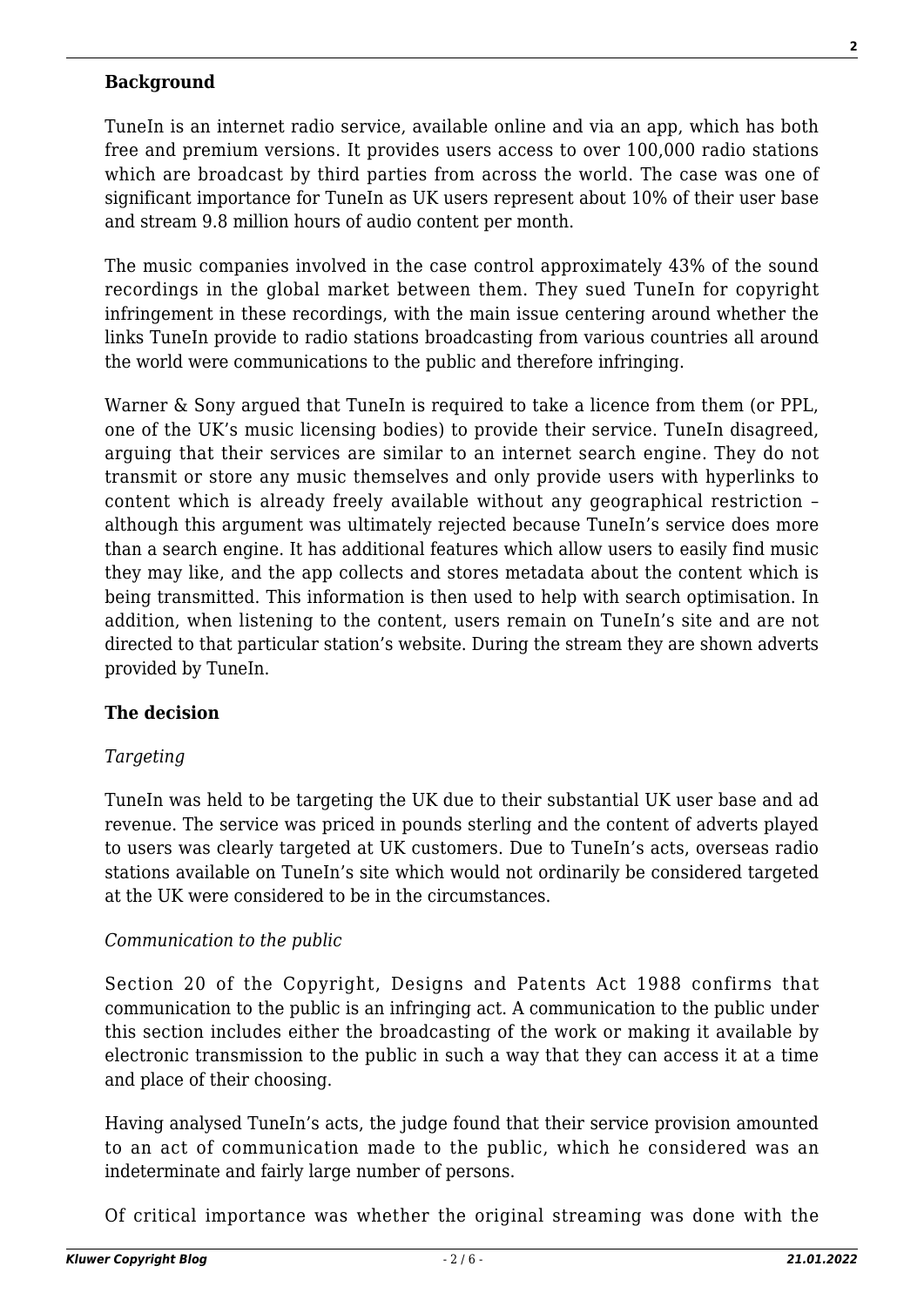copyright owner's consent:

- If no, then any subsequent communication was potentially an infringing communication to the public and the court would need to consider the *GS Media* presumptions (i.e. should TuneIn be presumed to have the requisite knowledge that the original communication was without the right holder's consent?)
- If yes, any subsequent act of communication had to either be a communication to a new public or using a new technical means for the act to be infringing.

The stations available on TuneIn's site fall into four categories and the judge conducted a different assessment of infringement for each:

- **Category 1: UK licensed radio stations** (e.g. Classic FM)
	- These stations are already freely available in the UK without any access restrictions so TuneIn's subsequent act of communication to the public was therefore not to a new public or by a new technical means.
	- No infringement.
- **Category 2: radio stations unlicensed anywhere in the world** (e.g. Capital FM Bangladesh and Country 104 in Canada)
	- These stations are unlicensed either because no licence has been granted or because the countries in question do not have a rights regime.
	- $\circ$  There is infringement in this category for one of two reasons, either:
		- for the same reasons as for Category 3 (amounting to a communication to a new public) (see below); or
		- the initial placing on the internet of the works was unlicensed, so there was an unauthorised first communication along the lines that *GS Media* envisages and TuneIn has linked to this content with actual or presumed knowledge that the streams were unauthorised. The judge considered that TuneIn had such knowledge because it was profit-making, it would not be burdensome to check the licensing position for the stations it links to, and it had taken a haphazard approach to seeking warranties from its radio partners that they had the appropriate licence.

### **Category 3: Radio stations licensed for a territory other than the UK** (e.g. Deutschlandfunk in Germany)

- These stations are already communicating to the public, so it could be said at that point the works have been communicated to the public (being the whole internet). However, Birss J held that the UK public were not taken into account for that first act of communication, so TuneIn's services led to communication of the works to a new public.
- $\circ$  No UK rights holder had given a licence for such a communication, and so TuneIn infringed by providing access to these foreign licensed radio stations.
- This scenario covers one which was not considered in *Svensson* or *GS Media* (where the rights holders were respectively taken to have given broad consent or no consent at all). Therefore, the judge had to consider whether the public to whom TuneIn's acts were directed were covered by any consent in the earlier communication to the public. He held that in spite of differences between rights regimes in different countries, consent could be deemed, however, the scope of that deemed consent could not be taken to extend to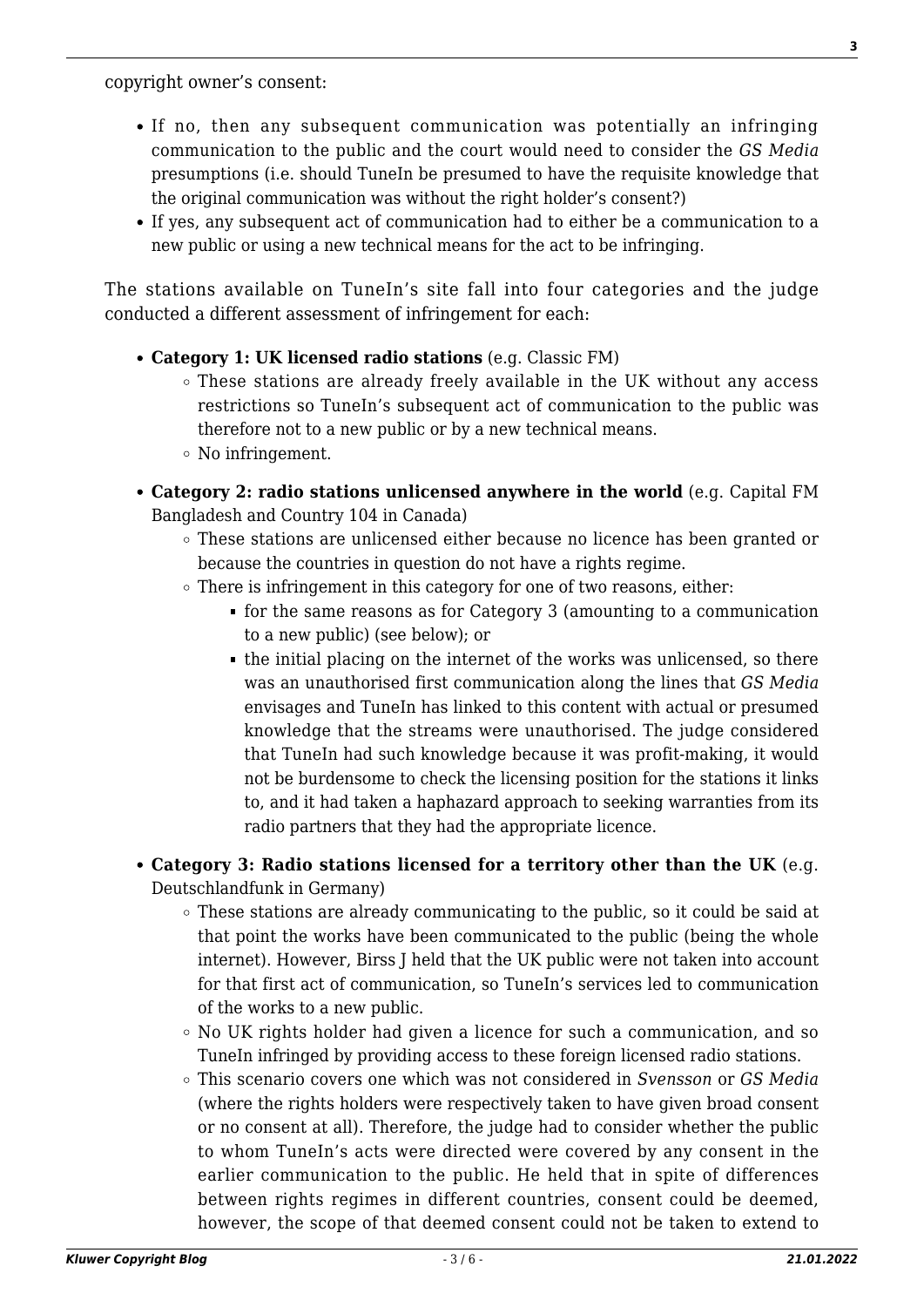cover acts targeted to the UK.

- **Category 4: Premium stations created for TuneIn** (available exclusively for TuneIn's subscribers)
	- $\circ$  These stations are based in the USA and are not licensed for the UK at all.
	- TuneIn targeted these streams to the public in the UK.
	- $\circ$  There has been no prior act of making them available to the public, meaning that the provision of those streams by TuneIn amounts to an act of communication to the public and is an act of infringement.

#### *Additional points*

The Pro version of the TuneIn app had a recording function allowing users to record from the radio. Users were able to convert the stream into a permanent download on their device. TuneIn's intervention made this feasible and constituted a new and different 'technical means' (as per the CJEU decision in *[TV Catch Up](https://eur-lex.europa.eu/legal-content/EN/TXT/HTML/?uri=CELEX:62011CJ0607&from=EN)*) of communication to the public and was therefore copyright infringement.

In a finding that has wide reaching implications, radio stations from categories 2, 3 and 4 were found to infringe copyright by communicating to the public when their streams were played to a UK user. These radio stations did not have licences for the UK market and the original broadcast was not for UK users but for the 'home' market. It was TuneIn's intervention which led to the stations being targeted at the UK – the radio station itself took no steps. The judge said an infringing communication to the public right is a strict liability tort, so these stations infringed regardless of whether they actively signed up to be part of TuneIn's directory or not.

TuneIn sought to rely on the safe harbour defences – caching, hosting and mere conduit – in the E-Commerce Directive, but none applied as TuneIn was not actually providing such services.

#### **Comment**

Birss J has made a real effort to explain and reconcile seeming inconsistencies between the CJEU decisions in *Svensson* and *GS Media* and in *Svensson* and *[Renckhoff](http://curia.europa.eu/juris/document/document.jsf?text=&docid=204738&pageIndex=0&doclang=en&mode=lst&dir=&occ=first&part=1&cid=6026678)*. Those explanations are extremely detailed and so we have not summarised them here, but they are certain to be referenced in future cases.

Most of the decision seems logical, but the judge's approach to the radio stations themselves is undoubtedly an issue for further consideration. The case law on targeting is clear – merely having an accessible site or platform online does not mean your acts are infringing acts in a territory – there needs to be targeting. In this case, it was solely the acts of TuneIn that turned some streams (targeted solely at the domestic market for the origin of the stream) into streams targeting UK consumers. It is the act of the targeting that turns the act into an infringing one, so in circumstances where a party has not done any act solely or jointly to target, it seems very rigid to find them liable too. Consider the situation where a new website is created that frames the underlying work and it is the new website that has all the material targeting UK consumers – the underlying work has nothing to do with the UK nor was it intended. A third party could then create liability for a totally innocent party.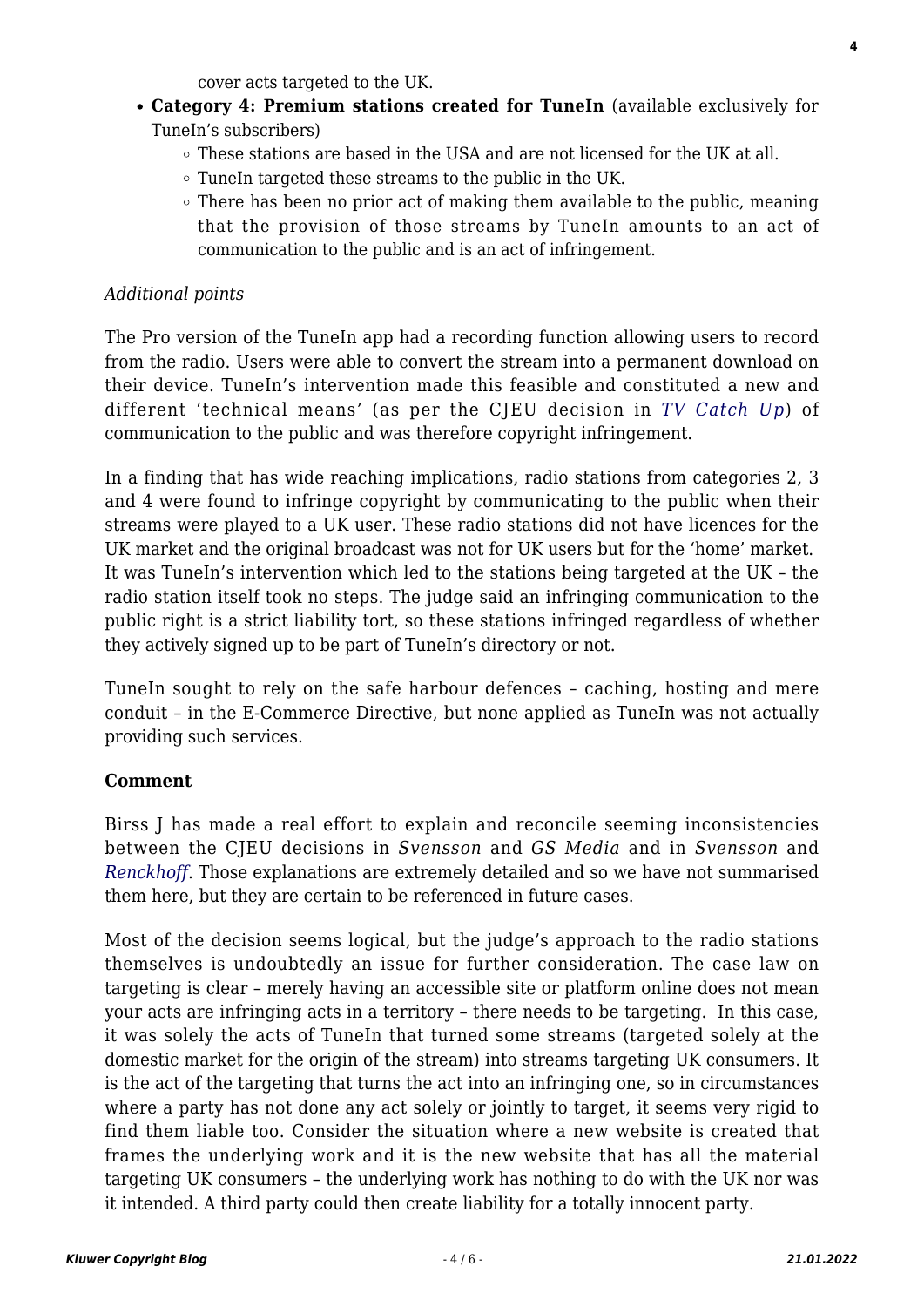Interestingly, both sides are calling the ruling a victory. TuneIn announced that they had won on the most important claim, and that the Court confirmed that "music radio stations licensed in the UK can be made available through the TuneIn services to TuneIn's UK users." Sony Music's spokesperson said that the "judgment confirms what we have long known to be true: that TuneIn is unlawfully redistributing and commercialising links to unlicensed music on a widespread scale."

However, the judgment does potentially set some interesting precedents regarding the application of copyright rules to innovative digital set-ups that deliver previously territorial services to a global audience. TuneIn (and other similar services) will now need to obtain licences from the music industry to continue making non-UK radio stations available to a UK subscriber base.

*To make sure you do not miss out on regular updates from the Kluwer Copyright Blog, please subscribe [here.](http://copyrightblog.kluweriplaw.com/newsletter)*

## **Kluwer IP Law**

The **2021 Future Ready Lawyer survey** showed that 81% of the law firms expect to view technology as an important investment in their future ability to thrive. With Kluwer IP Law you can navigate the increasingly global practice of IP law with specialized, local and cross-border information and tools from every preferred location. Are you, as an IP professional, ready for the future?

#### [Learn how](https://www.wolterskluwer.com/en/solutions/kluweriplaw?utm_source=copyrightnblog&utm_medium=articleCTA&utm_campaign=article-banner) **[Kluwer IP Law](https://www.wolterskluwer.com/en/solutions/kluweriplaw?utm_source=copyrightnblog&utm_medium=articleCTA&utm_campaign=article-banner)** [can support you.](https://www.wolterskluwer.com/en/solutions/kluweriplaw?utm_source=copyrightnblog&utm_medium=articleCTA&utm_campaign=article-banner)